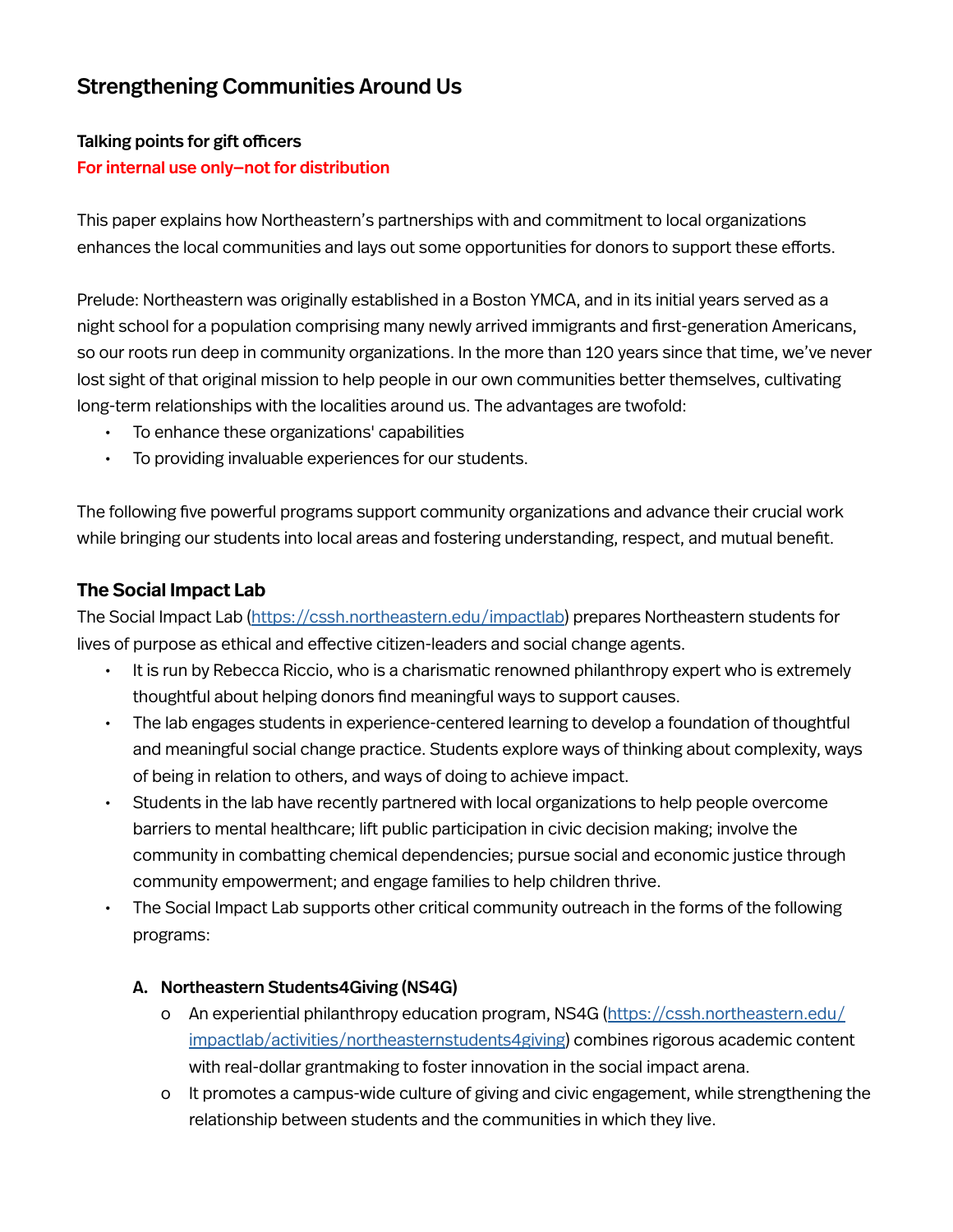o Giving to NS4G ensures students can continue to award the grants that mean so much to the nonprofits that receive them.

#### B. Social Impact-athons

- o Because not everyone can take a semester-long Social Impact Lab course, the Social Impact-athon ([https://cssh.northeastern.edu/impactlab/activities/socialimpact-athon\)](https://cssh.northeastern.edu/impactlab/activities/socialimpact-athon) provides an intensive one- to three-day model for teaching about social justice, systems thinking, and ethical and effective grant making.
- o An interdisciplinary team of students study the accomplishments and priorities of several nonprofit organizations addressing social justice in Boston.
- o Philanthropy boosts the students' ability to award real-dollar grants to one or more of the participating organizations.

### **Fundraising for the Social Impact Lab:**

- A gift of \$25,000 supports two to five grants in each funding cycle; there are multiple funding cycles per year
- A \$250,000 endowment will support one to two grants each cycle
- Unrestricted gifts can be made to the Northeastern Students4Giving (NS4G) Fund, Designation Code 687462
- Your contact person is Prof. Rebecca Riccio at [r.riccio@northeastern.edu](mailto:r.riccio%40northeastern.edu?subject=)

# **NUImpact**

A student-led social impact investment initiative housed in the D'Amore-McKim School of Business, NUImpact [\(https://nuimpactinvesting.com\)](https://nuimpactinvesting.com) empowers undergraduates to deploy capital through experiential learning and community engagement.

- Students of NUImpact learn how to generate measurable social progress along with a financial return.
- The group invites donations in the NUImpact Fund from like-minded philanthropists who share the desire to address social challenges faced by underserved stakeholders in the Boston area.
- How it works: Each semester, NUImpact's interdisciplinary team, comprising more than 60 undergraduates, identifies startups in Boston with objectives that align with the program's own, paying particular attention to minority-owned companies. After a rigorous vetting process, NUImpact's student analysts pitch potential investments for approval to the student-led investment committee, which in turn votes on prospective investments and submits their final selection to Northeastern's Office of General Counsel for final approval. Investments are then made in the chosen venture along with a portfolio management contract, and over time, returns are reinvested back into the fund.

# **Fundraising for NUImpact:**

- Gifts of \$25,000 will allow NUImpact to make an individual investment in an area nonprofit
- An endowment gift of \$750,000 will allow NUImpact to make an individual investment in an area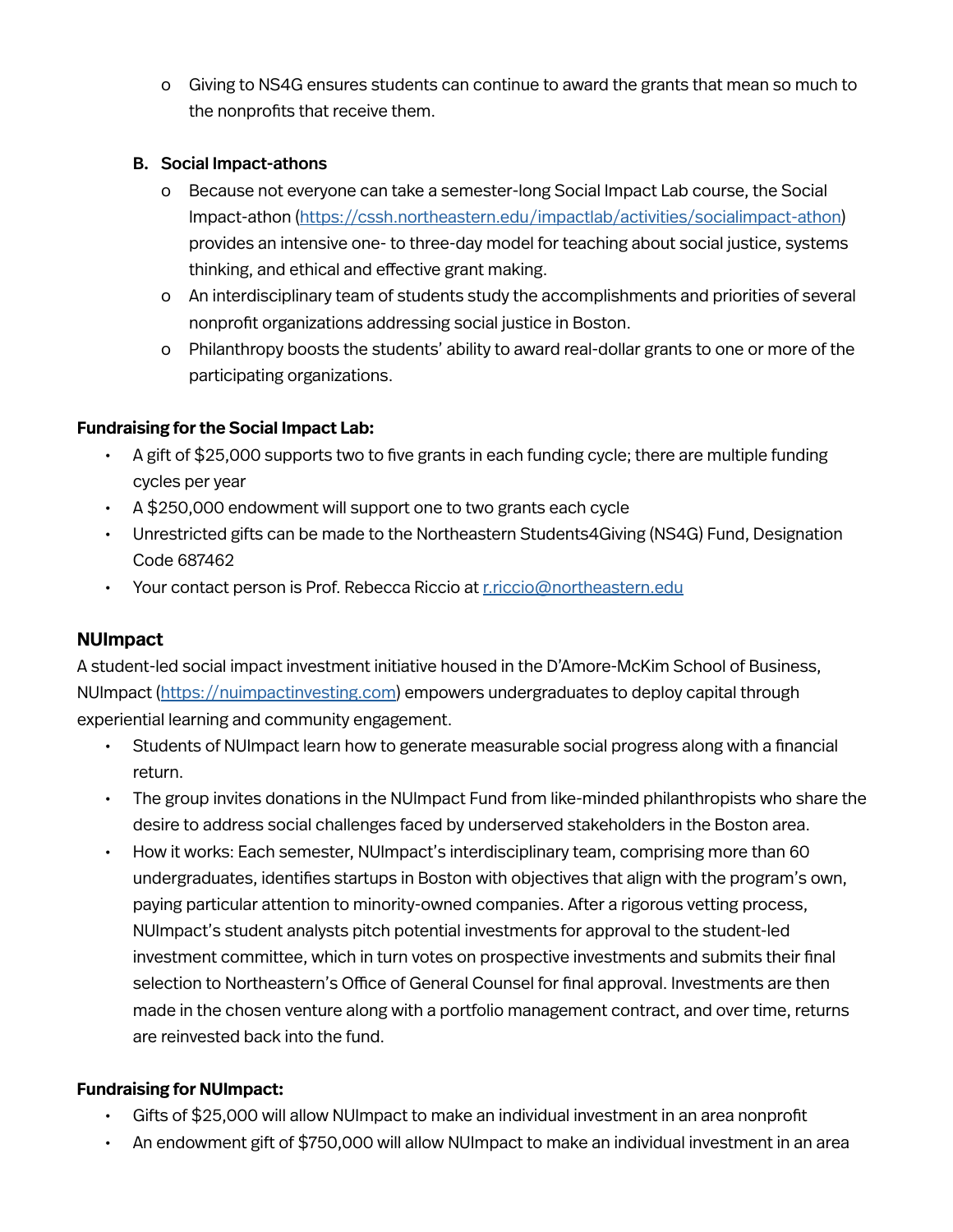non-profit each year

- NUImpact accepts gifts of all levels, which can be deposited into fund code 687588
- Your contact person is Karan Kishorepuria at kishorepuria@northeastern.edu

# **Community Service Grants Initiative**

This fund [\(https://communityengagement.northeastern.edu\)](https://communityengagement.northeastern.edu) provides thousand-dollar grants to local organizations to keep them robust and increase their impact.

- From Cradles to Crayons to Artists for Humanity, from the Boston YMCA to the St. Ambrose Family Shelter, local nonprofits benefit from the Community Service Grants Initiative at Northeastern to support their critical missions and lift up the people they serve.
- In light of the COVID-19 outbreak, Northeastern has adapted the purpose and scope of the initiative to respond to the emerging challenges affecting local communities.
- The initiative recently awarded funds to support website and digital service development, purchased goods to meet the basic needs of community members, and created emergency funds in response to COVID-19.
- Philanthropy will help the initiative direct funding to their partners as they continue to buoy their communities during the pandemic.

#### **Fundraising for the Community Service Grants Initiative:**

- Gifts of \$1,000 will provide grants to local area agencies
- Gifts of \$25,000 will allow for the establishment of a named spendable fund to pay out \$1,000 grants to local area agencies
- Gifts of \$100,000 + will establish a named endowment that will provide yearly income that will pay out \$1,000 grants to local area agencies
- Unrestricted gifts should be directed to the Center for Community Service Fund code 644710

#### **Northeastern University Public Evaluation Lab**

The Northeastern Public Evaluation Lab, known as NU-PEL, (<https://bouve.northeastern.edu/nu-pel>) is an interdisciplinary team comprised of faculty and student teams conducting evaluation research on what is and is not successful in various community programs that leads to healthier communities and enhances the lives of those living within them. These faculty help community organizations by assessing their program evaluation readiness; preparing the evaluation section of grants for them; leading the evaluation component in large projects; and linking faculty to each other, to community partners, and the larger evaluation field.

Through consultation expertise, methodological workshops, direct student supervision, and software training, the lab supports interdisciplinary evaluation teams that work directly with community partners as they seek to better understand their program's impact. This evaluation hub connects undergraduate and graduate students with faculty and staff who are deeply passionate about campus-community collaborations, and philanthropy to support its work widens its reach and deepens its impact on deserving nonprofits.